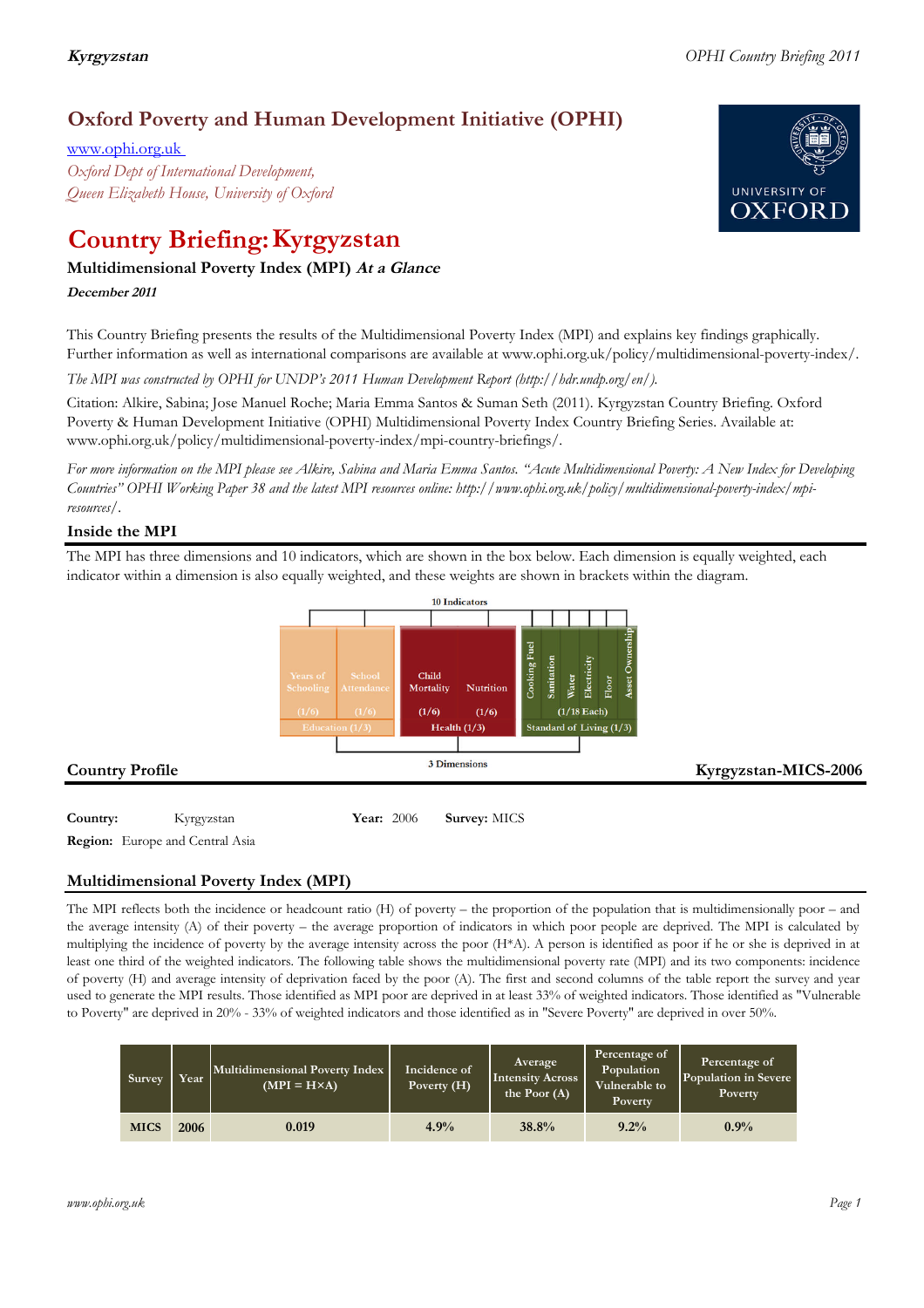### **Comparing the MPI with Other Poverty Measures**

Column chart A compares the poverty rate using the MPI with three other commonly used poverty measures. The height of the first column denotes the percentage of people who are MPI poor (also called the incidence or headcount ratio). The second and third columns denote the percentages of people who are poor according to the \$1.25 a day income poverty line and \$2.00 a day line, respectively. The final column denotes the percentage of people who are poor according to the national income poverty line. The table on the right-hand side reports various descriptive statistics for the country. The statistics shaded in khaki/olive are taken from the year closest to the year of the survey used to calculate the MPI. The year is provided below each column in chart A.



|                |                         | Summary                                                                      |          |  |  |
|----------------|-------------------------|------------------------------------------------------------------------------|----------|--|--|
| erty Measures  |                         | Multidimensional Poverty Index<br>0.019                                      |          |  |  |
|                |                         | Percentage of MPI Poor (H)                                                   | 4.9%     |  |  |
|                | 43.1%                   | Average Intensity of Deprivation (A)                                         |          |  |  |
|                |                         |                                                                              |          |  |  |
| 29.4%          |                         | Percentage of Income Poor (\$1.25 a day) <sup><math>\ddagger</math></sup>    | $1.9\%$  |  |  |
|                |                         | Percentage of Income Poor (\$2.00 a day) <sup>‡</sup>                        | 29.4%    |  |  |
|                |                         | Percentage of Poor (National Poverty Line) <sup>‡</sup>                      | $43.1\%$ |  |  |
|                |                         |                                                                              |          |  |  |
|                |                         | Human Development Index 2011*                                                | 0.615    |  |  |
| US\$2 a day    | <b>National Poverty</b> | $HDI$ rank*                                                                  | 126      |  |  |
| 2007           | Line<br>2005            | $HDI category*$                                                              | Medium   |  |  |
| <b>Aeasure</b> |                         | $\pm$ The World Bank (2011). "World Development Indicators." Washington, DC. |          |  |  |
|                |                         | * UNDP (2011). "Human Development Report", Statistical Table 1 . New York.   |          |  |  |

te: For population figures and numbers of MPI poor people, consult the tables on OPHI's te: http://www.ophi.org.uk/policy/multidimensional-poverty-index/

### **Comparing the MPI with Other Poverty Measures**

Column chart B shows the percentage of people who are MPI poor (also called the incidence or headcount) in the 109 developing countries analysed. The column denoting this country is dark, with other countries shown in light grey. The dark dots denote the percentage of people who are income poor according to the \$1.25 a day poverty line in each country. The graph above tells you the year this data comes from. Dots are only shown where the income data available is within three years of the MPI survey year.



**B. Headcounts of MPI Poor and \$1.25/day Poor**

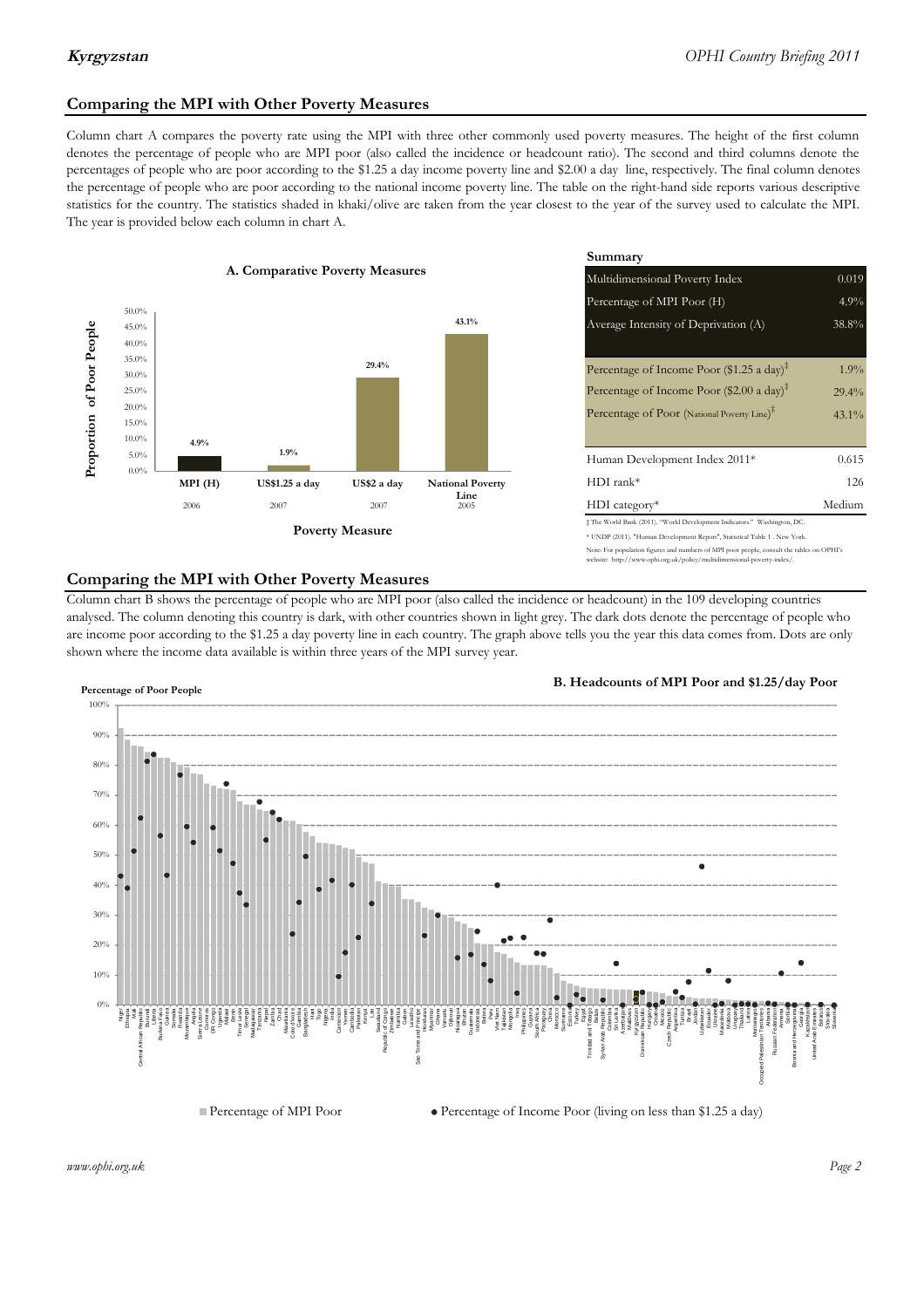### **Incidence of Deprivation in Each of the MPI Indicators**

The MPI uses 10 indicators to measure poverty in three dimensions: education, health and living standards. The bar chart to the left reports the proportion of the population that is poor and deprived in each indicator. We do not include the deprivation of non-poor people. The spider diagram to the right compares the proportions of the population that are poor and deprived across different indicators. At the same time it compares the performance of rural areas and urban areas with that of the national aggregate. Patterns of deprivation may differ in rural and urban areas.



### **C. Deprivations in each Indicator D. Percentage of the Population MPI Poor and Deprived**



### **Composition of the MPI**

The MPI can be broken down to see directly how much each indicator contributes to multidimensional poverty. The following figure shows the composition of the MPI using a pie chart. Each piece of the pie represents the percentage contribution of each indicator to the overall MPI of the country. The larger the slice of the pie chart, the bigger the weighted contribution of the indicator to overall poverty.